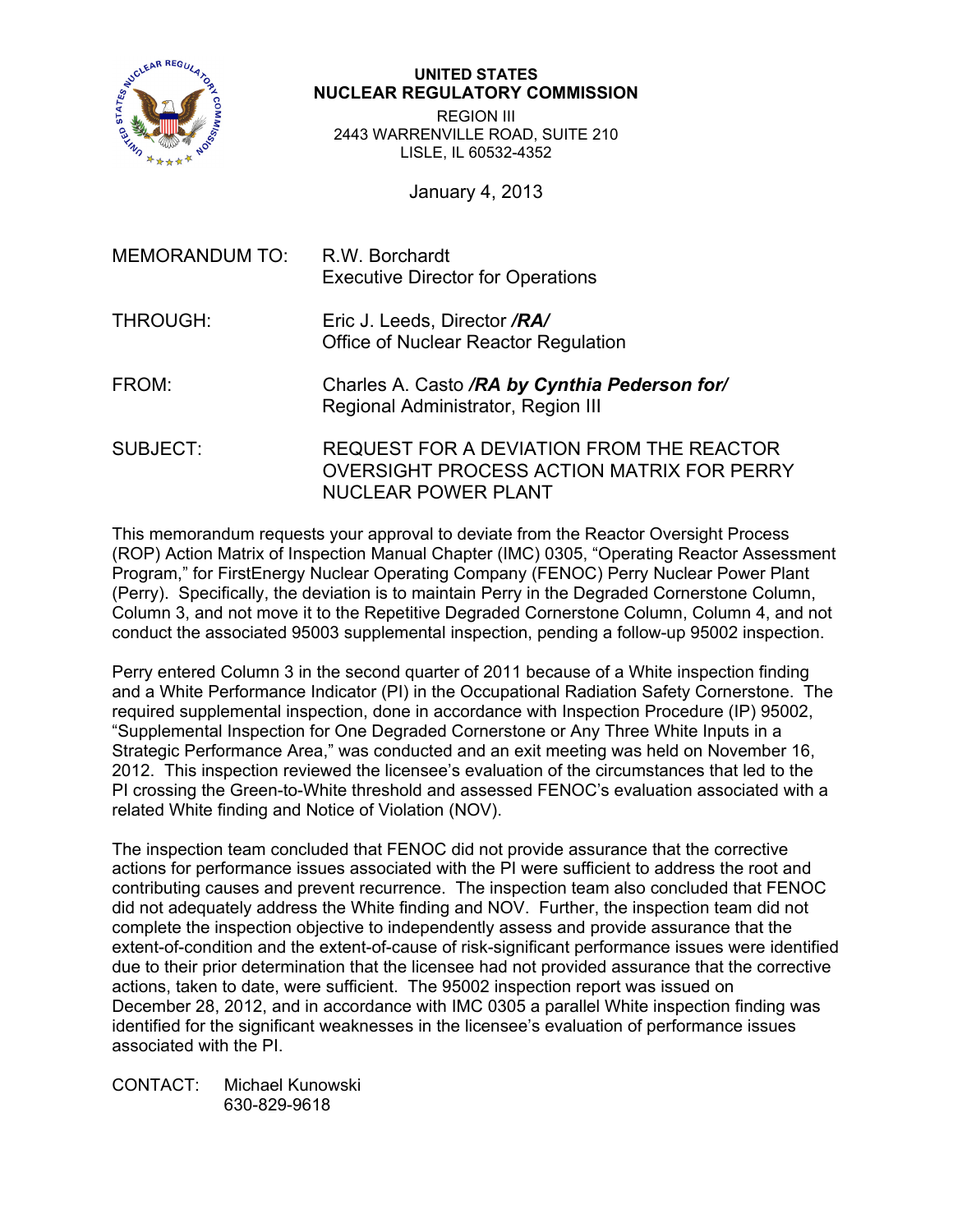In January 2012, the licensee identified an original design issue in the security area that became a Greater-than-Green finding, and the Region completed a special inspection of the issue in March and a supplemental inspection in September 2012, identifying no additional significant issues. This Greater-than-Green finding, which the Region concluded is not reflective of current performance, will be considered in assessing Perry's performance through the end of the  $4<sup>th</sup>$  quarter of 2012. With the White PI and the White inspection finding in the Occupational Radiation Safety Cornerstone and this Greater-than-Green inspection finding in the Security Cornerstone, IMC 0305 specifies that Perry be moved from Column 3 to Column 4 of the Action Matrix.

## **DEVIATION BASIS**

Perry is operating safely and there have been no additional recent indications of significant performance problems in areas other than the Occupational Radiation Safety Cornerstone. An additional baseline Problem Identification and Resolution team inspection completed in January 2012, the Mid-Cycle assessment of Perry in August 2012, and integrated baseline inspections conducted in the latter half of 2011 and in 2012 have noted adequate, and even improved, licensee performance in areas other than radiation protection. Since current significant performance issues are well understood and appear to be limited to radiation protection, i.e., these issues are not broad and systemic in other plant organizational areas, I believe that the regulatory actions specified for Column 3 of the Action Matrix are more appropriate than those specified for Column 4 at present. However, if the licensee does not make sufficient progress in improving its performance such that a follow-up 95002 inspection can be successfully completed in the May-July 2013 timeframe, additional oversight will be warranted to ensure that the performance challenges in radiation protection do not adversely impact performance in other areas.

## **DEVIATION CLOSURE CRITERIA**

The deviation will be closed and Perry will move to Column 4 if: 1) the follow-up 95002 inspection, scheduled for completion in the May-July 2013 timeframe, concludes that the licensee's corrective actions and the extent of condition evaluation for the original radiation protection White inspection finding and White PI are not adequate; 2) the licensee is unable to complete corrective actions necessary to permit the follow-up 95002 inspection prior to the end of July 2013; or 3) if another Greater-than-Green input is identified (other than a change of color for the current Occupational Exposure Control Effectiveness PI issue).

Consistent with Staff Requirements Memorandum M040504B, dated May 27, 2004, a copy of this memorandum will be provided to the Commission and will be discussed at the next Agency Action Review Commission meeting.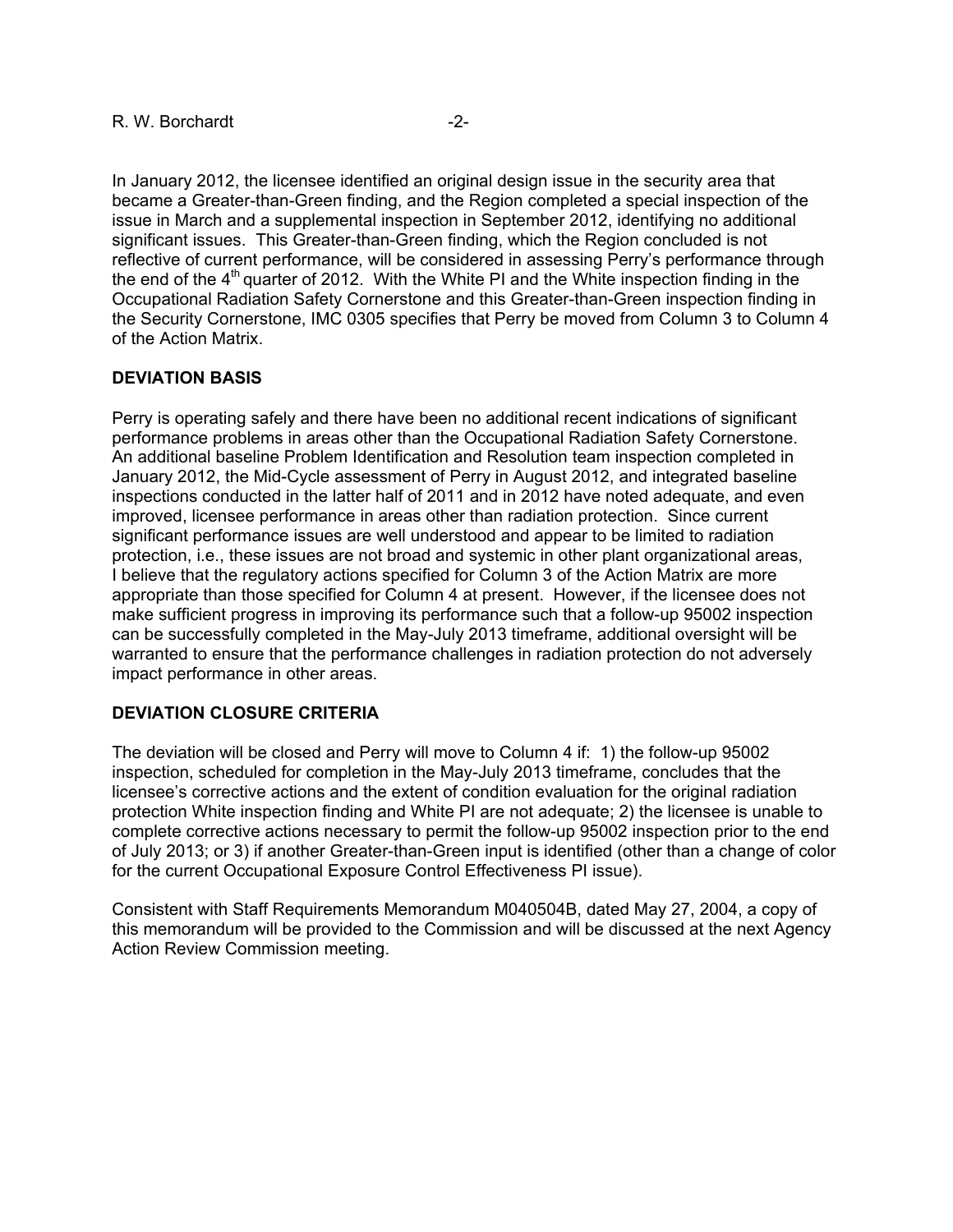R. W. Borchardt -3-

Please indicate your concurrence by signing in the space provided below.

This request\_\_\_\_X\_\_\_\_\_ approved \_\_\_\_\_\_\_\_\_\_ not approved.

\_\_\_\_\_\_\_\_\_\_\_1/11/13\_\_\_\_\_\_ *\_/RA by Michael R. Johnson for/\_*

R. W. Borchardt Executive Director for Operations